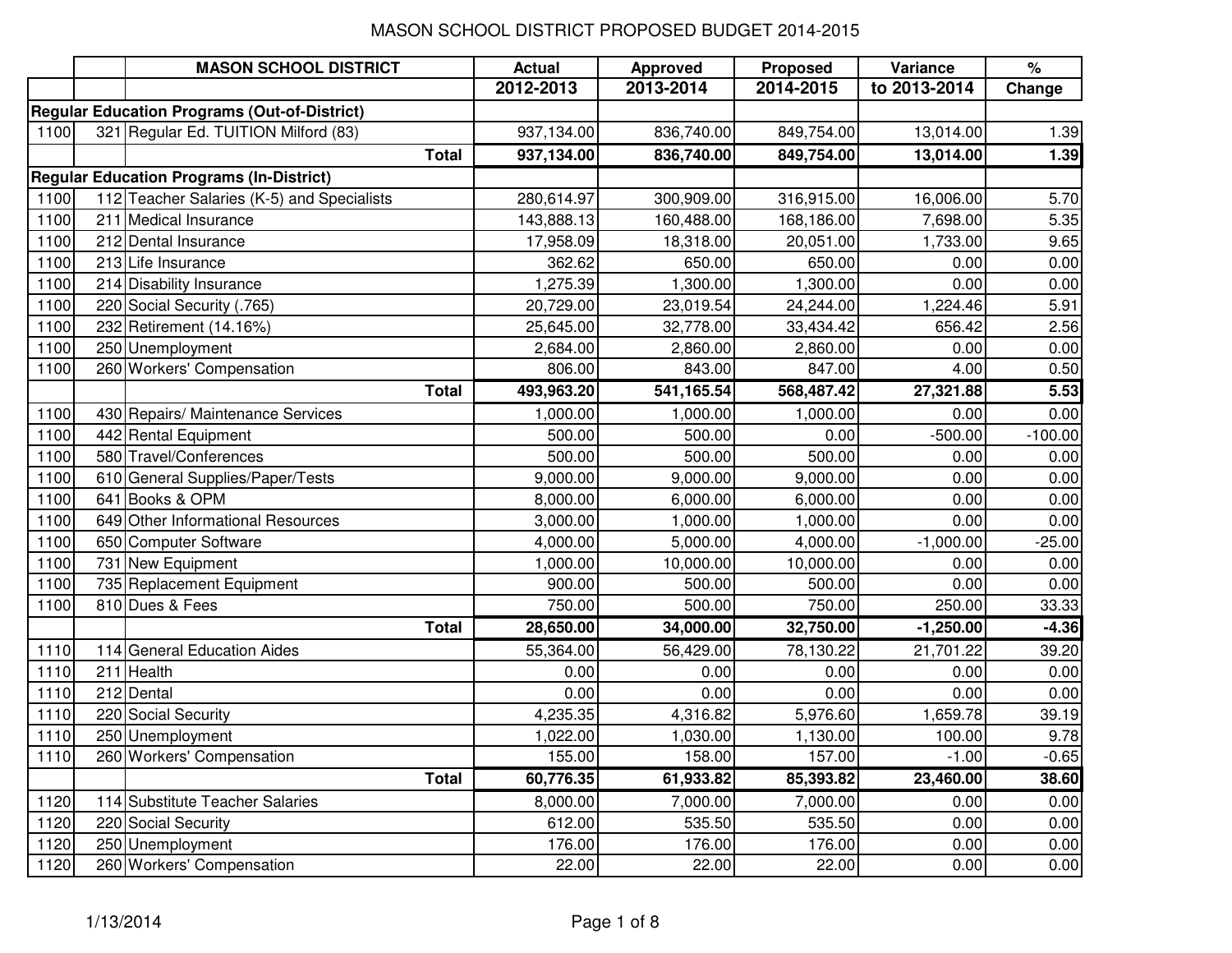|      | <b>MASON SCHOOL DISTRICT</b>               | <b>Actual</b> | <b>Approved</b> | <b>Proposed</b> | Variance     | $\%$      |
|------|--------------------------------------------|---------------|-----------------|-----------------|--------------|-----------|
|      |                                            | 2012-2013     | 2013-2014       | 2014-2015       | to 2013-2014 | Change    |
|      | <b>Total</b>                               | 8,810.00      | 7,733.50        | 7,733.50        | 0.00         | 0.00      |
|      | <b>Regular Education Programs Total</b>    | 1,530,333.55  | 1,481,572.86    | 1,544,118.74    | 62,545.88    | 4.09      |
|      |                                            |               |                 |                 |              |           |
|      | <b>Student Support Programs</b>            |               |                 |                 |              |           |
| 1210 | 112 Student Support Teacher Salaries       | 26,400.00     | 26,520.00       | 35,210.40       | 8,690.40     | 32.92     |
| 1210 | 213 Life Insurance                         | 0.00          | 0.00            | 0.00            | 0.00         | $-100.00$ |
| 1210 | 214 Disability Insurance                   | 0.00          | 0.00            | 0.00            | 0.00         | $-100.00$ |
| 1210 | 220 Social Security (.765)                 | 2,020.00      | 2,028.78        | 2,693.60        | 664.82       | 32.91     |
| 1210 | 232 Retirement (14.16%)                    | 0.00          | 0.00            | 0.00            | 0.00         | $-100.00$ |
| 1210 | 250 Unemployment                           | 154.00        | 154.00          | 308.00          | 154.00       | 100.00    |
| 1210 | 260 Workers' Compensation                  | 42.00         | 74.00           | 133.33          | 59.33        | 141.27    |
|      | <b>Total</b>                               | 28,616.00     | 28,776.78       | 38,345.33       | 9,568.55     | 33.44     |
| 1210 | 430 Repair/Maintenance Services            | 100.00        | 0.00            | 0.00            | 0.00         | 0.00      |
| 1210 | 534 Postage                                | 200.00        | 100.00          | 0.00            | $-100.00$    | $-50.00$  |
| 1210 | 610 General Supplies/Paper/Tests           | 1,000.00      | 1,000.00        | 750.00          | $-250.00$    | $-25.00$  |
| 1210 | 641 Books & Other Printed Media            | 4,000.00      | 1,000.00        | 0.00            | $-1,000.00$  | $-25.00$  |
| 1210 | 650 Computer Software                      | 200.00        | 0.00            | 0.00            | 0.00         | 0.00      |
| 1210 | 731 New Equipment                          | 400.00        | 0.00            | 0.00            | 0.00         | 0.00      |
| 1210 | 735 Replacement Equipment                  | 200.00        | 0.00            | 0.00            | 0.00         | 0.00      |
| 1210 | 810 Dues & Fees                            | 500.00        | 200.00          | 200.00          | 0.00         | 0.00      |
|      | <b>Total</b>                               | 6,600.00      | 2,300.00        | 950.00          | $-1,350.00$  | $-20.45$  |
|      |                                            |               |                 |                 |              |           |
|      | Pre-School Program                         |               |                 |                 |              |           |
| 1214 | 112 Pre-School Teacher Salaries (1/2 time) | 13,616.00     | 12,152.00       | 12,395.04       | 243.04       | 1.78      |
| 1214 | 114 Pre-School Para (1/2 time)             | 9,227.00      | 9,405.00        | 0.00            | $-9,405.00$  | $-101.93$ |
| 1214 | 213 Life Insurance                         | 0.00          | 0.00            | 0.00            | 0.00         | 0.00      |
| 1214 | 214 Disability Insurance                   | 0.00          | 0.00            | 0.00            | 0.00         | 0.00      |
| 1214 | 220 Social Security                        | 1,747.49      | 1,649.11        | 948.24          | $-700.87$    | $-40.11$  |
| 1214 | 232 Retirement                             | 0.00          | 0.00            | 0.00            | 0.00         | 0.00      |
| 1214 | 250 Unemployment                           | 210.00        | 210.00          | 105.00          | $-105.00$    | $-50.00$  |
| 1214 | 260 Workers' Compensation                  | 64.00         | 60.00           | 34.00           | $-26.00$     | $-40.63$  |
|      | <b>Total</b>                               | 24,864.49     | 23,476.11       | 13,482.28       | $-9,993.83$  | $-40.19$  |
| 1210 | 734 Pre-School Assessment POMS             | 550.00        | 550.00          | 550.00          | 0.00         | 0.00      |
|      | <b>Total</b>                               | 550.00        | 550.00          | 550.00          | 0.00         | 0.00      |
|      |                                            |               |                 |                 |              |           |
|      |                                            |               |                 |                 |              |           |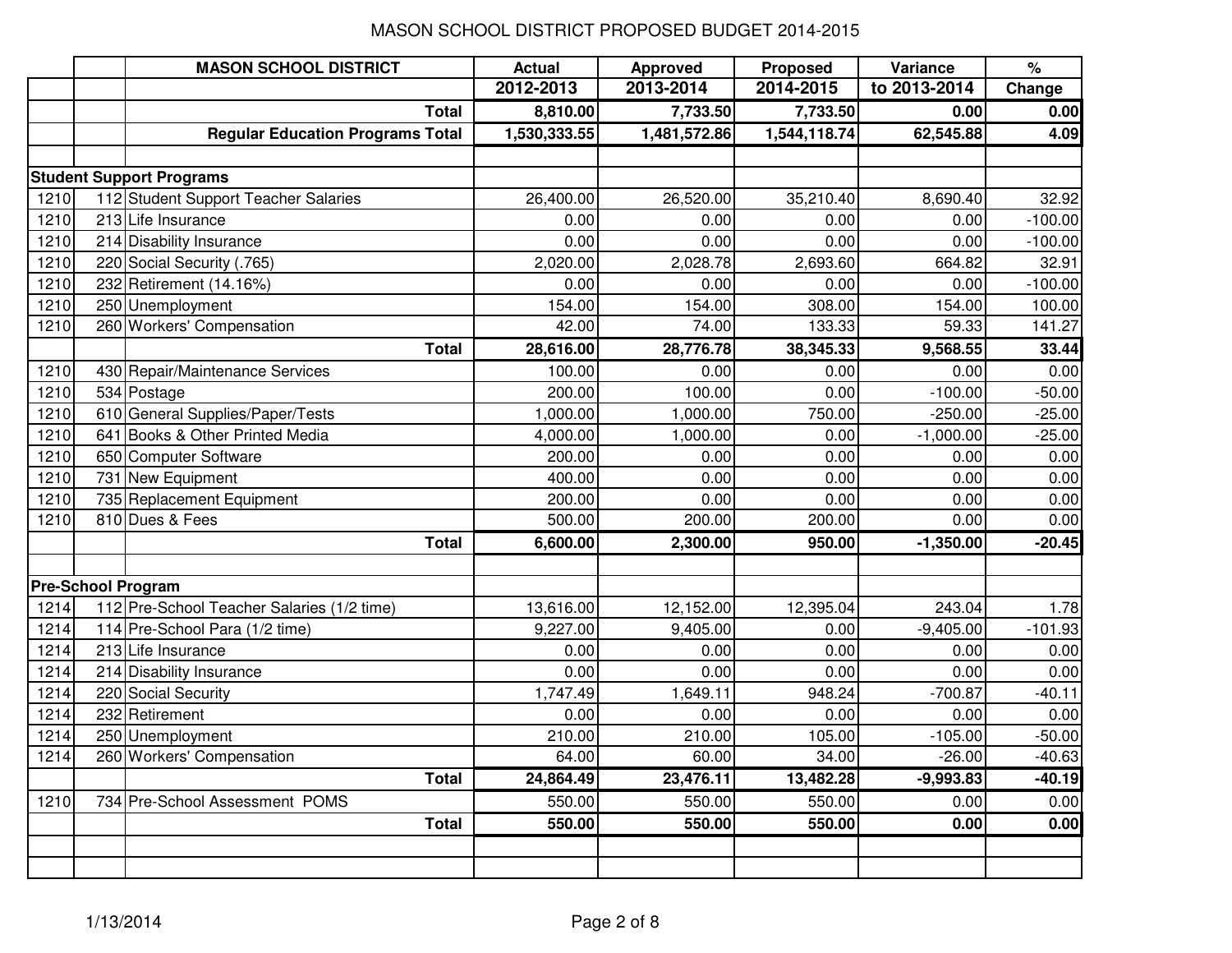|      |                          | <b>MASON SCHOOL DISTRICT</b>                           | <b>Actual</b> | <b>Approved</b> | <b>Proposed</b> | Variance     | $\%$      |
|------|--------------------------|--------------------------------------------------------|---------------|-----------------|-----------------|--------------|-----------|
|      |                          |                                                        | 2012-2013     | 2013-2014       | 2014-2015       | to 2013-2014 | Change    |
|      |                          | <b>Student Support Services Expenses</b>               |               |                 |                 |              |           |
| 1212 |                          | 122 Student Support Services Tutor Salaries (Smr)      | 5,000.00      | 3,500.00        | 2,500.00        | $-1,000.00$  | $-20.00$  |
| 1212 |                          | 220 Social Security (.0765)                            | 382.50        | 267.75          | 191.25          | $-76.50$     | $-20.00$  |
| 1212 |                          | 232 Retirement (14.16%)                                | 0.00          | 0.00            | 0.00            | 0.00         | $-100.00$ |
| 1212 |                          | 250 Unemployment                                       | 80.00         | 80.00           | 80.00           | 0.00         | 0.00      |
| 1212 |                          | 260 Workers' Compensation                              | 14.00         | 14.00           | 14.00           | 0.00         | 0.00      |
|      |                          | <b>Total</b>                                           | 5,476.50      | 3,861.75        | 2,785.25        | $-1,076.50$  | $-19.66$  |
|      |                          |                                                        |               |                 |                 |              |           |
|      |                          | <b>Other Special Programs Student Support Services</b> |               |                 |                 |              |           |
| 1290 |                          | 561 Public (In State Tuition) Milford (19)             | 135,000.00    | 202,840.00      | 169,840.00      | $-33,000.00$ | $-24.44$  |
| 1290 |                          | 564 Private Tuition (1)                                | 42,000.00     | 43,680.00       | 43,680.00       | 0.00         | 0.00      |
|      |                          | <b>Other Student Support Programs Total</b>            | 177,000.00    | 246,520.00      | 213,520.00      | $-33,000.00$ | $-18.64$  |
|      |                          | <b>Other Special Programs</b>                          |               |                 |                 |              |           |
| 1490 |                          | 810 Dues & Fees (Camp Fee)                             | 1.00          | 1.00            | 0.00            | $-1.00$      | $-100.00$ |
|      |                          | <b>Other Special Programs Total</b>                    | 1.00          | 1.00            | 0.00            | $-1.00$      | $-100.00$ |
|      |                          | <b>Student Support Services Total</b>                  | 243,107.99    | 305,485.64      | 269,632.86      | $-35,852.78$ | $-14.75$  |
|      |                          |                                                        |               |                 |                 |              |           |
|      | <b>Guidance Services</b> |                                                        |               |                 |                 |              |           |
| 2122 |                          | 114 Professional Guidance Services 3 days              | 35,100.00     | 35,100.00       | 28,641.00       | $-6,459.00$  | $-18.40$  |
| 2122 |                          | 220 Social Security                                    | 2,685.15      | 2,685.15        | 2,191.04        | $-494.11$    | 0.00      |
| 2122 |                          | 250 Unemployment                                       | 308.00        | 308.00          | 308.00          | 0.00         | 0.00      |
| 2122 |                          | 260 Workers' Compensation                              | 98.00         | 100.00          | 69.00           | $-31.00$     | 0.00      |
| 2122 |                          | 610 General Supplies/Paper/Tests                       | 500.00        | 0.00            | 0.00            | 0.00         | 0.00      |
| 2122 |                          | 641 Books & Other Printed Media                        | 1.00          | 0.00            | 0.00            | 0.00         | 0.00      |
| 2122 |                          | 649 Other Informational Services                       | 1.00          | 0.00            | 0.00            | 0.00         | 0.00      |
| 2122 | 731                      | New Equipment                                          | 1.00          | 0.00            | 0.00            | 0.00         | 0.00      |
| 2122 |                          | 810 Dues and Fees                                      | 50.00         | 0.00            | 0.00            | 0.00         | 0.00      |
|      |                          | <b>Guidance Services Total</b>                         | 38,744.15     | 38,193.15       | 31,209.04       | $-6,984.11$  | $-18.03$  |
|      |                          |                                                        |               |                 |                 |              |           |
|      | <b>Health Services</b>   |                                                        |               |                 |                 |              |           |
| 2134 |                          | 112 Nurses Salary                                      | 29,417.00     | 30,005.00       | 31,205.20       | 1,200.20     | 4.08      |
| 2134 |                          | 220 Social Security                                    | 2,250.40      | 2,295.38        | 2,387.20        | 91.82        | 4.08      |
| 2134 |                          | 232 Retirement (14.16%)                                | 3,324.00      | 4,249.00        | 4,418.66        | 169.66       | 5.10      |
| 2134 |                          | 250 Unemployment                                       | 308.00        | 308.00          | 308.00          | 0.00         | 0.00      |
| 2134 |                          | 260 Workers' Compensation                              | 82.00         | 84.00           | 84.00           | 0.00         | 0.00      |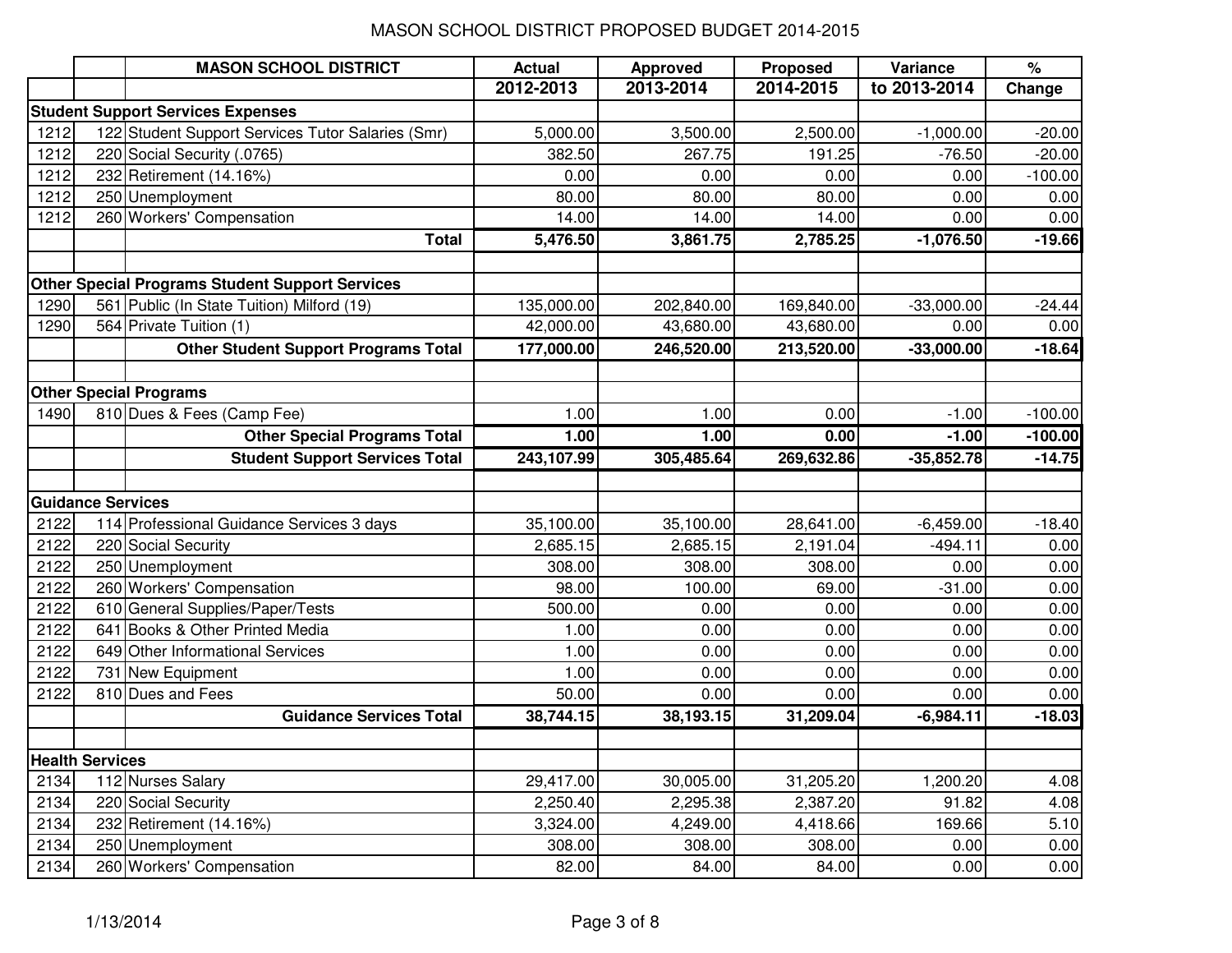|      |                           | <b>MASON SCHOOL DISTRICT</b>                | <b>Actual</b> | Approved  | <b>Proposed</b> | Variance     | $\%$      |
|------|---------------------------|---------------------------------------------|---------------|-----------|-----------------|--------------|-----------|
|      |                           |                                             | 2012-2013     | 2013-2014 | 2014-2015       | to 2013-2014 | Change    |
|      |                           | <b>Total</b>                                | 35,381.40     | 36,941.38 | 38,403.05       | 1,461.67     | 4.13      |
| 2134 |                           | 430 Repairs & Maintenance Services          | 400.00        | 300.00    | 300.00          | 0.00         | 0.00      |
| 2134 |                           | 610 General Supplies/Paper                  | 528.00        | 500.00    | 500.00          | 0.00         | 0.00      |
| 2134 |                           | 641 Books & Other Printed Media             | 100.00        | 100.00    | 100.00          | 0.00         | 0.00      |
|      |                           | <b>Total</b>                                | 2,028.00      | 900.00    | 900.00          | 0.00         | 0.00      |
|      |                           | <b>Health Services Total</b>                | 37,409.40     | 37,841.38 | 39,303.05       | 1,461.67     | 3.91      |
|      |                           |                                             |               |           |                 |              |           |
|      | <b>Reading Specialist</b> |                                             |               |           |                 |              |           |
| 2142 |                           | 112 Teacher (Title I) Regular ed            | 31,212.00     | 22,285.00 | 0.00            | $-22,285.00$ | $-71.40$  |
| 2142 |                           | 220 Social Security                         | 2,388.00      | 1,704.80  | 0.00            | $-1,704.80$  | $-71.39$  |
| 2142 |                           | 250 Unemployment                            | 308.00        | 308.00    | 0.00            | $-308.00$    | $-100.00$ |
| 2142 |                           | 260 Worker's Comp                           | 88.00         | 62.00     | 0.00            | $-62.00$     | $-70.45$  |
|      |                           | <b>Reading Specialist Services Total</b>    | 33,996.00     | 24,359.80 | 0.00            | $-24,359.80$ | $-71.65$  |
|      |                           |                                             |               |           |                 |              |           |
|      |                           | <b>Psychological Counseling Services</b>    |               |           |                 |              |           |
| 2143 |                           | 321 Schl. Psychologist's - Contracted       | 0.00          | 0.00      | 0.00            | 0.00         | 0.00      |
|      |                           | <b>Psychological Service Total</b>          | 0.00          | 0.00      | 0.00            | 0.00         | 0.00      |
|      |                           |                                             |               |           |                 |              |           |
|      |                           | <b>SPED Support Services</b>                |               |           |                 |              |           |
| 2142 |                           | 323 Psychological Testing Services          | 8,000.00      | 8,000.00  | 6,000.00        | $-2,000.00$  | $-25.00$  |
| 2152 |                           | 323 Speech Services                         | 18,360.00     | 18,360.00 | 26,000.00       | 7,640.00     | 41.61     |
| 2163 |                           | 323 Occupational/Phys Therapy Services      | 15,620.00     | 15,620.00 | 19,828.80       | 4,208.80     | 26.94     |
| 2165 |                           | 323 Physical Therapy                        | 1,250.00      | 1,250.00  | 0.00            | $-1,250.00$  | $-100.00$ |
|      |                           | <b>SPED Support Services Total</b>          | 43,230.00     | 43,230.00 | 51,828.80       | 8,598.80     | 19.89     |
|      |                           |                                             |               |           |                 |              |           |
|      |                           | <b>Improvement of Instruction Services</b>  |               |           |                 |              |           |
| 2210 |                           | 240 Tuition Reimbursement                   | 3,000.00      | 3,000.00  | 2,000.00        | $-1,000.00$  | $-33.33$  |
| 2210 |                           | 241 Professional Development                | 2,000.00      | 0.00      | 1,500.00        | 1,500.00     | 75.00     |
| 2210 |                           | 290 Staff Development & Career Ladder       | 8,000.00      | 7,000.00  | 7,000.00        | 0.00         | 0.00      |
| 2210 |                           | 291 Para Staff Development & Career Ladder  | 3,000.00      | 2,000.00  | 2,000.00        | 0.00         | 0.00      |
| 2210 |                           | 292 District level Professional Development | 4,000.00      | 4,000.00  | 4,000.00        | 0.00         | 0.00      |
|      |                           | Impr. of Instr. Services Total              | 20,000.00     | 16,000.00 | 16,500.00       | 500.00       | 2.50      |
|      |                           |                                             |               |           |                 |              |           |
|      |                           | <b>Support Services - Instruction</b>       |               |           |                 |              |           |
| 2212 |                           | 290 Inst. & Curriculum Development          | 3,000.00      | 1,000.00  | 500.00          | $-500.00$    | $-16.67$  |
|      |                           | <b>Support Serv. Instr. Total</b>           | 3,000.00      | 1,000.00  | 500.00          | $-500.00$    | $-16.67$  |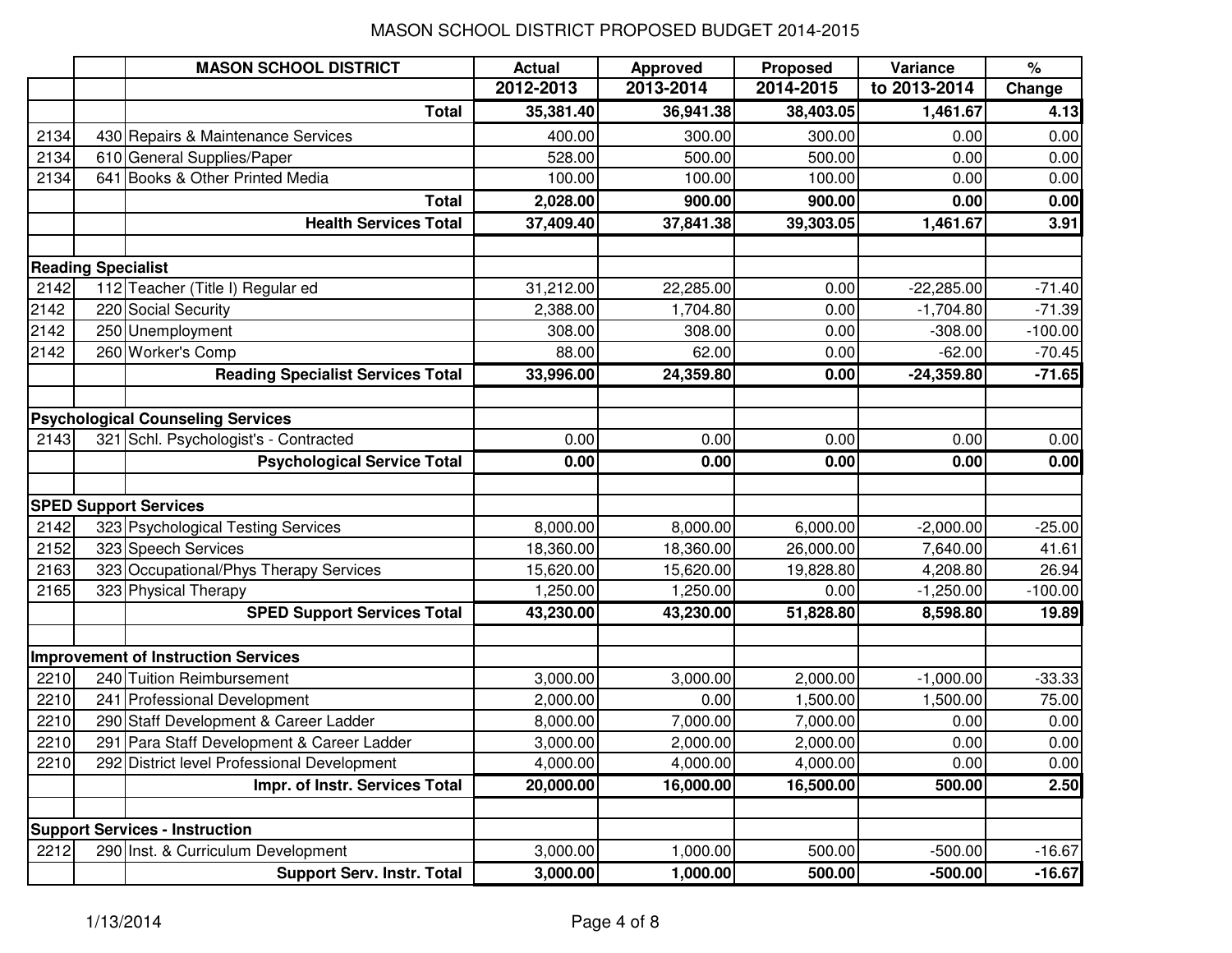|      |          | <b>MASON SCHOOL DISTRICT</b>                     | <b>Actual</b> | <b>Approved</b> | Proposed   | Variance     | $\%$     |
|------|----------|--------------------------------------------------|---------------|-----------------|------------|--------------|----------|
|      |          |                                                  | 2012-2013     | 2013-2014       | 2014-2015  | to 2013-2014 | Change   |
|      |          |                                                  |               |                 |            |              |          |
|      |          |                                                  |               |                 |            |              |          |
|      |          | <b>Executive Administration Services SAU #89</b> |               |                 |            |              |          |
| 2290 |          | 112 Superintendent Services                      | 77,500.00     | 77,250.00       | 50,000.00  | $-27,250.00$ | $-35.16$ |
| 2290 |          | 220 Social Security (.0765)                      | 5,928.75      | 5,909.63        | 3,825.00   | $-2,084.63$  | $-35.16$ |
| 2290 |          | 250 Unemployment                                 | 308.00        | 308.00          | 308.00     | 0.00         | 0.00     |
| 2290 |          | 260 Workers' Compensation                        | 217.00        | 217.00          | 216.30     | $-0.70$      | $-0.32$  |
| 2290 |          | 580 Conference/Travel                            | 750.00        | 100.00          | 2,000.00   | 1,900.00     | 253.33   |
| 2290 |          | 610 Supplies                                     | 1,000.00      | 300.00          | 0.00       | $-300.00$    | $-30.00$ |
| 2290 |          | 731 Equipment Costs                              | 1,000.00      | 500.00          | 0.00       | $-500.00$    | $-50.00$ |
| 2290 |          | 622 Building Expenses                            | 1,500.00      | 0.00            | 0.00       | 0.00         | 0.00     |
| 2290 |          | 810 Dues & Fees                                  | 1,000.00      | 250.00          | 1,100.00   | 850.00       | 85.00    |
|      |          | <b>Total</b>                                     | 89,203.75     | 84,834.63       | 57,449.30  | $-27,385.33$ | $-30.70$ |
| 2295 |          | 112 Director Student Services                    | 32,130.00     | 32,773.00       | 33,428.46  | 655.46       | 2.04     |
| 2295 | 213 Life |                                                  | 150.00        | 150.00          | 60.00      | $-90.00$     | $-60.00$ |
| 2295 |          | $214$ STD                                        | 150.00        | 150.00          | 150.00     | 0.00         | 0.00     |
| 2295 |          | 220 Social Security (.0765)                      | 2,457.95      | 2,507.13        | 2,557.28   | 50.14        | 2.04     |
| 2295 |          | 232 Retirement (14.16%)                          | 3,630.00      | 4,641.00        | 4,733.47   | 92.47        | 2.55     |
| 2295 |          | 250 Unemployment                                 | 154.00        | 154.00          | 154.00     | 0.00         | 0.00     |
| 2295 |          | 260 Workers' Compensation                        | 90.00         | 92.00           | 92.00      | 0.00         | 0.00     |
| 2295 |          | 580 Conference/Travel                            | 1,000.00      | 200.00          | 200.00     | 0.00         | 0.00     |
| 2295 |          | 610 Supplies                                     | 0.00          | 0.00            | 0.00       | 0.00         | 0.00     |
| 2295 |          | 810 Dues & Fees                                  | 750.00        | 100.00          | 100.00     | 0.00         | 0.00     |
|      |          | <b>Total</b>                                     | 40,511.95     | 40,767.13       | 41,475.21  | 708.07       | 1.75     |
| 2300 |          | 321 Business Manager Services                    | 38,000.00     | 38,000.00       | 38,000.00  | 0.00         | 0.00     |
|      |          | <b>Executive Administration Services SAU #89</b> | 167,715.70    | 163,601.76      | 136,924.51 | $-26,677.25$ | $-15.91$ |
|      |          |                                                  |               |                 |            |              |          |
|      |          | <b>School Board Services</b>                     |               |                 |            |              |          |
| 2310 |          | 320 Census Enumerator                            | 200.00        | 200.00          | 20.00      | $-180.00$    | $-90.00$ |
| 2311 |          | 320 School Board Expense                         | 500.00        | 500.00          | 500.00     | 0.00         | 0.00     |
| 2312 |          | 320 School District Clerk                        | 500.00        | 500.00          | 500.00     | 0.00         | 0.00     |
| 2313 |          | 320 School District Treasurer                    | 2,500.00      | 550.00          | 550.00     | 0.00         | 0.00     |
| 2314 |          | 320 School District Secretary                    | 2,000.00      | 2,000.00        | 1,500.00   | $-500.00$    | $-25.00$ |
| 2315 |          | 320 Moderator                                    | 500.00        | 500.00          | 500.00     | 0.00         | 0.00     |
| 2316 |          | 320 District Meeting Expense                     | 1,000.00      | 1,000.00        | 1,000.00   | 0.00         | 0.00     |
| 2317 |          | 330 Other Profess. Services (Audit)              | 9,000.00      | 9,000.00        | 9,000.00   | 0.00         | 0.00     |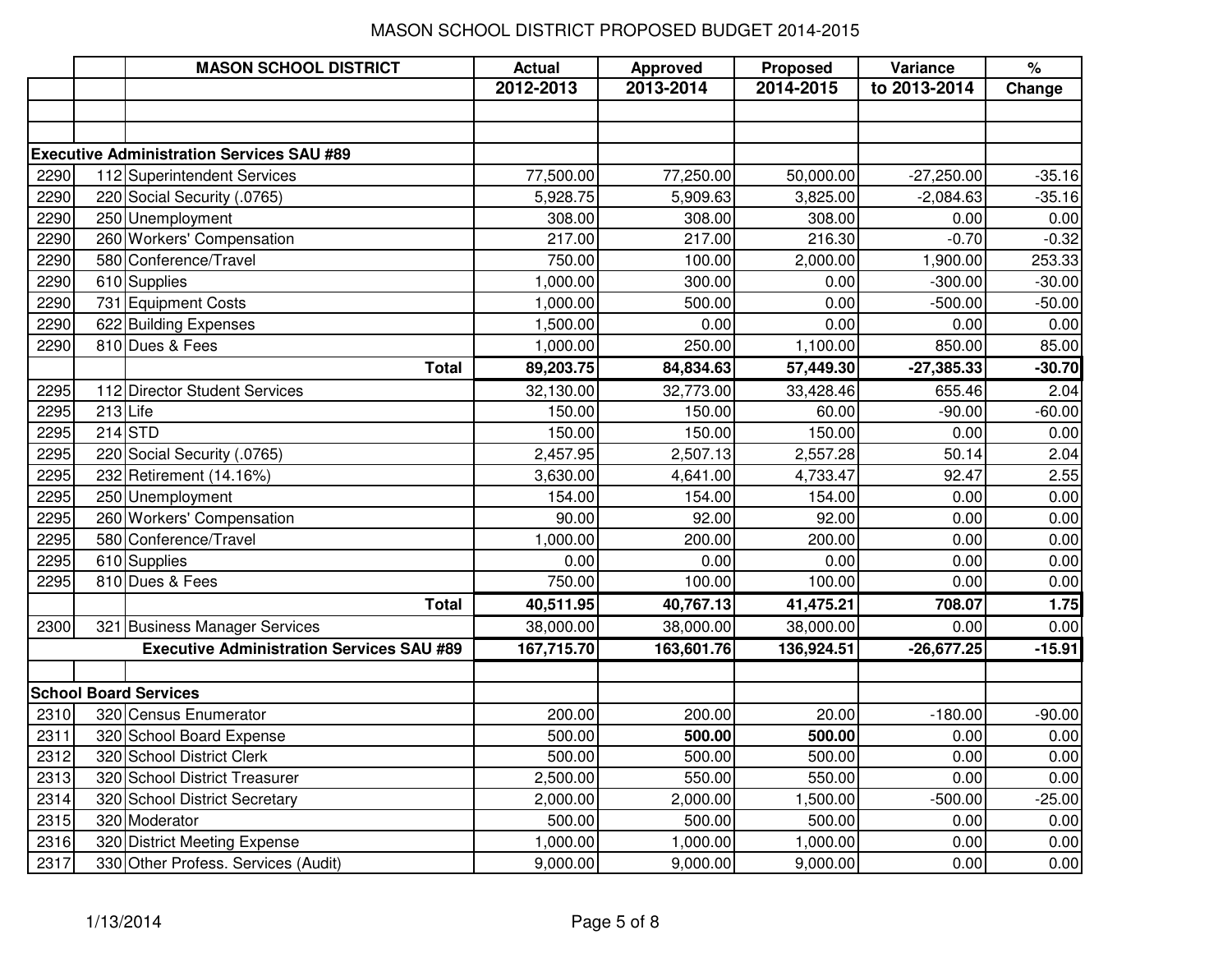|      | <b>MASON SCHOOL DISTRICT</b>                    | <b>Actual</b> | <b>Approved</b> | <b>Proposed</b> | Variance     | $\%$     |
|------|-------------------------------------------------|---------------|-----------------|-----------------|--------------|----------|
|      |                                                 | 2012-2013     | 2013-2014       | 2014-2015       | to 2013-2014 | Change   |
| 2318 | 330 Other Profess. Services (Legal)             | 10,000.00     | 10,000.00       | 8,000.00        | $-2,000.00$  | $-20.00$ |
| 2319 | 319 Supervisors/Town                            | 400.00        | 400.00          | 400.00          | 0.00         | 0.00     |
| 2319 | 534 Postage                                     | 400.00        | 400.00          | 300.00          | $-100.00$    | $-25.00$ |
| 2319 | 540 Advertising                                 | 1,500.00      | 800.00          | 500.00          | $-300.00$    | $-20.00$ |
| 2319 | 610 General Supplies/Paper                      | 350.00        | 350.00          | 250.00          | $-100.00$    | $-28.57$ |
| 2319 | 810 Dues & Fees                                 | 500.00        | 500.00          | 500.00          | 0.00         | 0.00     |
| 2319 | 890 Miscell. (Town Report / Ballots)            | 750.00        | 750.00          | 850.00          | 100.00       | 13.33    |
|      | <b>School Board Services Total</b>              | 33,300.00     | 27,450.00       | 24,370.00       | $-3,080.00$  | $-9.25$  |
|      |                                                 |               |                 |                 |              |          |
|      | <b>Support Services - School Administration</b> |               |                 |                 |              |          |
| 2410 | 113 Principal's Salary                          | 32,130.00     | 32,773.00       | 33,428.05       | 655.05       | 2.04     |
| 2410 | 213 Life Insurance                              | 150.00        | 150.00          | 60.00           | $-90.00$     | $-60.00$ |
| 2410 | 214 Disability Insurance                        | 150.00        | 150.00          | 150.00          | 0.00         | 0.00     |
| 2410 | 220 Social Security                             | 2,457.95      | 2,507.13        | 2,557.25        | 50.12        | 2.04     |
| 2410 | 232 Retirement (14.16%)                         | 3,630.00      | 4,641.00        | 4,733.41        | 92.41        | 2.55     |
| 2410 | 250 Unemployment                                | 154.00        | 154.00          | 154.00          | 0.00         | 0.00     |
| 2410 | 260 Workers' Compensation                       | 90.00         | 92.00           | 92.00           | 0.00         | 0.00     |
|      | <b>Total</b>                                    | 38,761.95     | 40,467.13       | 41,174.71       | 707.58       | 1.83     |
| 2410 | 430 Repairs & Maintenance Services              | 1,350.00      | 2,000.00        | 1,000.00        | $-1,000.00$  | $-74.07$ |
| 2410 | 442 Lease of Equipment                          | 2,000.00      | 0.00            | 1,000.00        | 1,000.00     | 50.00    |
| 2410 | 531 Telephone                                   | 5,300.00      | 5,300.00        | 5,700.00        | 400.00       | 7.55     |
| 2410 | 534 Postage                                     | 600.00        | 600.00          | 600.00          | 0.00         | 0.00     |
| 2410 | 550 Printing                                    | 800.00        | 800.00          | 500.00          | $-300.00$    | $-37.50$ |
| 2410 | 580 Travel/Conferences                          | 300.00        | 300.00          | 300.00          | 0.00         | 0.00     |
| 2410 | 610 General Supplies/Paper                      | 2,000.00      | 2,000.00        | 2,000.00        | 0.00         | 0.00     |
| 2410 | 650 Computer Software (BMSI)                    | 1,250.00      | 1,500.00        | 1,500.00        | 0.00         | 0.00     |
| 2410 | 810 Dues & Fees                                 | 950.00        | 500.00          | 500.00          | 0.00         | 0.00     |
|      | <b>Total</b>                                    | 14,550.00     | 13,000.00       | 13,100.00       | 100.00       | 0.69     |
| 2411 | 114 Secretary's Salary                          | 34,813.00     | 35,509.00       | 36,219.18       | 710.18       | 2.04     |
| 2411 | 213 Life Insurance                              | 80.00         | 80.00           | 80.00           | 0.00         | 0.00     |
| 2411 | 214 Disability Insurance                        | 110.00        | 110.00          | 180.00          | 70.00        | 63.64    |
| 2411 | 220 Social Security (.0765)                     | 2,663.19      | 2,716.44        | 2,770.77        | 54.33        | 2.04     |
| 2411 | 232 Retirement (10.77%)                         | 3,064.00      | 3,824.00        | 3,900.81        | 76.81        | 2.51     |
| 2411 | 250 Unemployment                                | 308.00        | 308.00          | 308.00          | 0.00         | 0.00     |
| 2411 | 260 Workers' Compensation                       | 97.00         | 100.00          | 100.00          | 0.00         | 0.00     |
|      | <b>Total</b>                                    | 41,135.19     | 42,647.44       | 43,558.75       | 911.31       | 2.22     |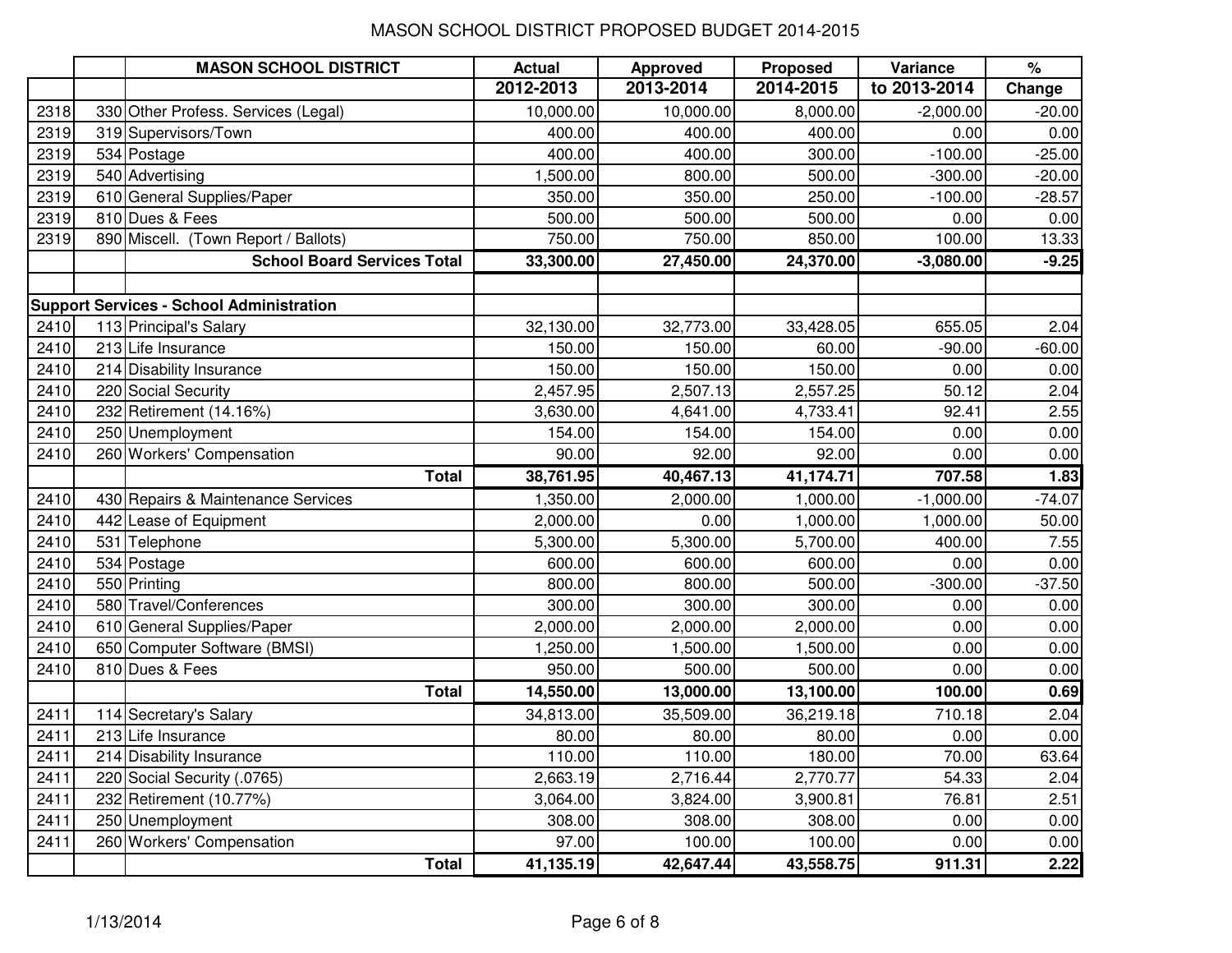|      |     | <b>MASON SCHOOL DISTRICT</b>                         | <b>Actual</b> | <b>Approved</b> | <b>Proposed</b> | Variance     | $\%$      |
|------|-----|------------------------------------------------------|---------------|-----------------|-----------------|--------------|-----------|
|      |     |                                                      | 2012-2013     | 2013-2014       | 2014-2015       | to 2013-2014 | Change    |
|      |     |                                                      |               |                 |                 |              |           |
| 2490 | 890 | <b>Graduation Expense</b>                            | 100.00        | 100.00          | 300.00          | 200.00       | 200.00    |
| 2491 |     | 890 Assembly Expense                                 | 500.00        | 500.00          | 0.00            | $-500.00$    | $-100.00$ |
|      |     | <b>Total</b>                                         | 600.00        | 600.00          | 300.00          | $-300.00$    | $-50.00$  |
|      |     | <b>School Administration Total</b>                   | 95,047.14     | 96,714.57       | 98,133.46       | 1,418.89     | 1.49      |
|      |     |                                                      |               |                 |                 |              |           |
|      |     | <b>Operation &amp; Maintenance of Plant Services</b> |               |                 |                 |              |           |
| 2620 |     | 114 Custodian Salaries                               | 38,347.00     | 39,114.00       | 39,896.28       | 782.28       | 2.04      |
| 2620 |     | 120 Night Custodian                                  | 0.00          | 0.00            | 6,840.00        | 6,840.00     | 100.00    |
| 2620 |     | 213 Life Insurance                                   | 80.00         | 80.00           | 80.00           | 0.00         | 0.00      |
| 2620 |     | 214 Disability Insurance                             | 120.00        | 120.00          | 180.00          | 60.00        | 50.00     |
| 2620 |     | 220 FICA                                             | 2,933.55      | 2,992.22        | 3,575.33        | 583.10       | 19.88     |
| 2620 |     | 232 Retirement (10.77%)                              | 3,375.00      | 4,213.00        | 4,296.83        | 83.83        | 2.48      |
| 2620 |     | 250 Unemployment                                     | 308.00        | 308.00          | 458.00          | 150.00       | 48.70     |
| 2620 |     | 260 Workers Compensation                             | 844.00        | 861.00          | 1,169.50        | 308.50       | 36.55     |
|      |     | <b>Total</b>                                         | 46,007.55     | 47,688.22       | 56,495.93       | 8,807.71     | 19.14     |
| 2620 |     | 321 Gen. Maintenance (Contr. Serv.)                  | 3,500.00      | 3,500.00        | 3,500.00        | 0.00         | 0.00      |
| 2620 |     | 411 Water/Sewer                                      | 1,650.00      | 2,650.00        | 1,650.00        | $-1,000.00$  | $-60.61$  |
| 2620 |     | 421 Disposal Services                                | 1,500.00      | 1,700.00        | 1,000.00        | $-700.00$    | $-46.67$  |
| 2620 |     | 422 Snow/Sand Removal Services                       | 500.00        | 500.00          | 250.00          | $-250.00$    | $-50.00$  |
| 2620 |     | 423 Custodial Services                               | 1.00          | 1.00            | 0.00            | $-1.00$      | $-100.00$ |
| 2620 |     | 424 Lawn & Grounds Care                              | 1,000.00      | 500.00          | 500.00          | 0.00         | 0.00      |
| 2620 |     | 430 Repairs & Maintenance Services                   | 2,250.00      | 7,250.00        | 7,250.00        | 0.00         | 0.00      |
| 2620 |     | 520 Building Insurance                               | 5,504.00      | 6,050.00        | 5,500.00        | $-550.00$    | $-9.99$   |
| 2620 |     | 610 General Supplies/Paper                           | 5,000.00      | 5,000.00        | 5,000.00        | 0.00         | 0.00      |
| 2620 |     | 622 Electricity                                      | 20,000.00     | 22,000.00       | 22,000.00       | 0.00         | 0.00      |
| 2620 |     | 624 Oil/Pellets                                      | 13,000.00     | 14,000.00       | 16,000.00       | 2,000.00     | 15.38     |
| 2620 |     | 731 New Equipment -                                  | 1,000.00      | 1,000.00        | 1,000.00        | 0.00         | 0.00      |
| 2620 |     | 735 Replacement Equip. - General                     | 1,000.00      | 1,000.00        | 1,000.00        | 0.00         | 0.00      |
|      |     | <b>Total</b>                                         | 55,905.00     | 65,151.00       | 64,650.00       | $-501.00$    | $-0.90$   |
|      |     | <b>Operation &amp; Maint. Total</b>                  | 101,912.55    | 112,839.22      | 121,145.93      | 8,306.71     | 8.15      |
|      |     |                                                      |               |                 |                 |              |           |
|      |     | <b>Student Transportation Services</b>               |               |                 |                 |              |           |
| 2721 |     | 519 Student Transportation                           | 94,815.00     | 100,396.00      | 104,411.84      | 4,015.84     | 4.24      |
| 2722 |     | 519 SPED Transportation (All)                        | 30,000.00     | 32,000.00       | 30,000.00       | $-2,000.00$  | $-6.67$   |
| 2725 |     | 519 Field Trip Transportation                        | 1,500.00      | 750.00          | 500.00          | $-250.00$    | $-16.67$  |